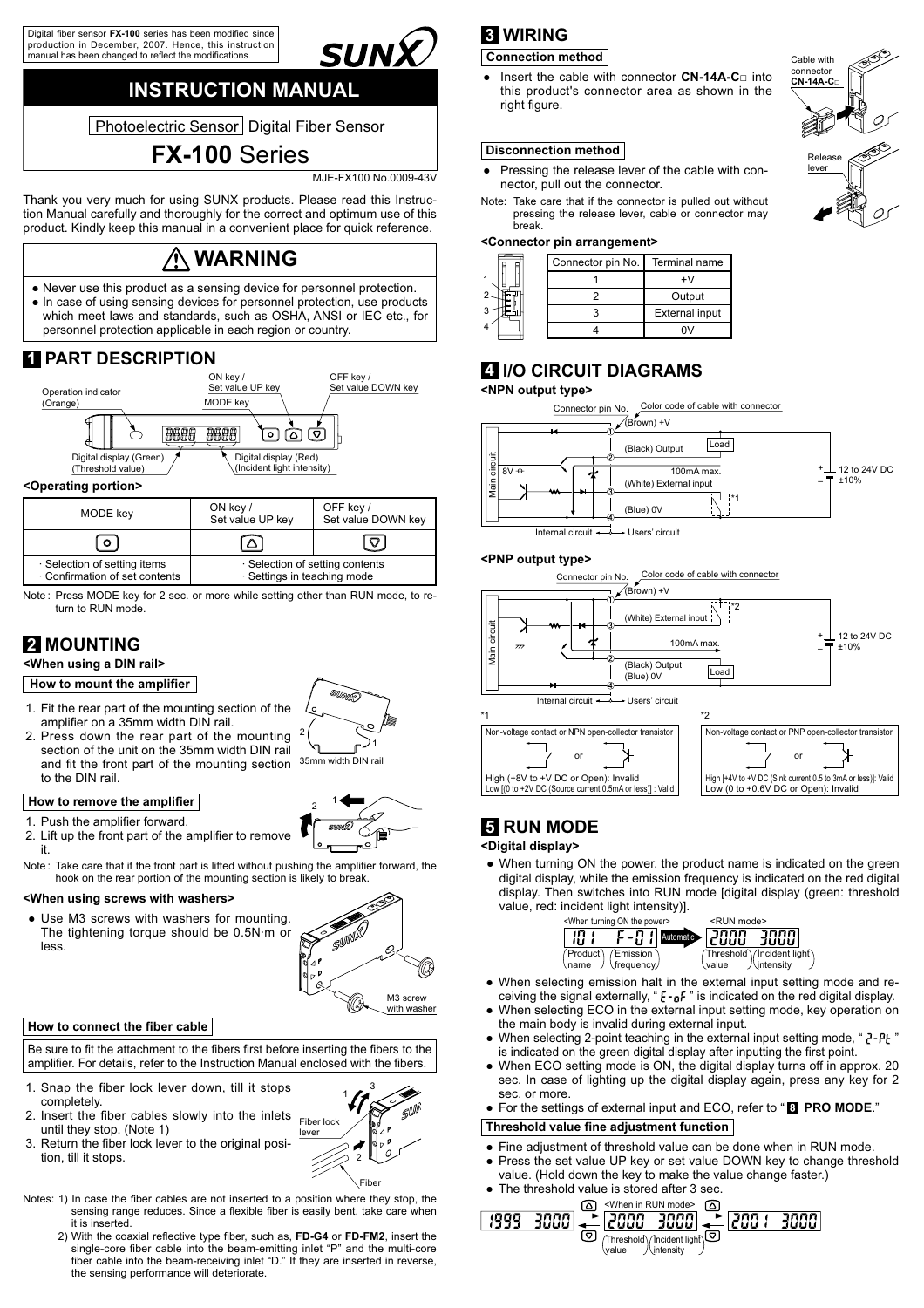#### **Keylock function**

- The keylock function prevents key operations so that the conditions set in each setting mode are not inadvertently changed.  $\bullet$
- $n^*$  is displayed when pressing any key. • In the keylock condition, "Loc **[Keylock set]**



Press for 2 sec. or more

### **6 SETTING MODE**

- Setting mode appears after pressing MODE key for 2 sec. in RUN **mode**.
- RUN mode appears when MODE key is pressed for 2 sec. while setting and the changed contents have been set.
- Make sure to return to RUN mode before turning OFF the power. If the power is turned OFF while setting, the changed contents have not been set.



sion frequency. (When emission frequency 0 is set, they light up.) The blinking cycle depends on each emission frequency. (Emission frequency 1: fast  $\leftrightarrow$  Emission frequency 4: slow)

|                                  | Setting item   Factory setting | Description                                                                                                                                                           |
|----------------------------------|--------------------------------|-----------------------------------------------------------------------------------------------------------------------------------------------------------------------|
| Teaching<br>mode                 | <b>L</b> Rch                   | Threshold value can be set in 2-point teaching, limit<br>teaching or full-auto teaching.<br>For details, refer to " <b>M</b> TEACHING MODE."                          |
| Output operation<br>setting mode | lL.d<br>d.onl                  | Light-ON or Dark-ON can be set.                                                                                                                                       |
| Timer operation<br>setting mode  | dELY<br>non                    | Without timer, ON delay timer or OFF delay timer can be<br>set.                                                                                                       |
| Timer delays<br>setting mode     | 10<br>ond<br>10<br>oF d        | When setting ON delay timer or OFF delay timer in the<br>timer operation setting mode, timer delays can be set.<br>When timer is not set, this mode is not displayed. |

|                                          | Setting item   Factory setting                                                          | Description                                                                                                                                                                                                                                                                                                                                                                                                                                                      |
|------------------------------------------|-----------------------------------------------------------------------------------------|------------------------------------------------------------------------------------------------------------------------------------------------------------------------------------------------------------------------------------------------------------------------------------------------------------------------------------------------------------------------------------------------------------------------------------------------------------------|
| Emission<br>amount set-<br>ting mode     | PctL<br>1881                                                                            | In case incident light intensity is saturated, emission amount can be reduced.<br>The reduced intensity state can also be released.<br>Level 3 " IIIII": Normal emission amount level<br>Level 2 " $\frac{11!}{1!}$ ": Emission amount level 3 x approx. 40%<br>Level 1 " $\frac{1}{2}$ ": Emission amount level 3 x approx. 20%<br>When selecting Auto, displayed with " $\beta$ ." Only in the<br>limit teaching, proper light intensity is automatically set. |
| Emission<br>frequency<br>setting<br>mode | $FX-101n$<br> FrE9 F- 0 <br>FX-102<br>$F \in \mathbb{R}^q$ , $F \in \mathbb{R}^q$ , $F$ | When using the fiber heads in parallel, interference can be<br>prevented by setting different emission frequency. How-<br>ever, when emission frequency 0 is set, interference can-<br>not be prevented. Response time corresponds to emission<br>frequency. For details, refer to "IS SPECIFICATIONS."                                                                                                                                                          |

### **7 TEACHING MODE**

Make sure that detection may become unstable if less margin is applied in the use environment when teaching.

#### In case of 2-point teaching

- This is the method of setting the threshold value by teaching two points, corresponding Ɣ to object present and object absent conditions. Normally, setting is done by this method.
- The output operation setting of Light-ON or Dark-ON is reflected automatically.

### **[For output ON when in object present condition]**



• The setting is done

**E**Rch 2000

Low

@Press<br>ரிPress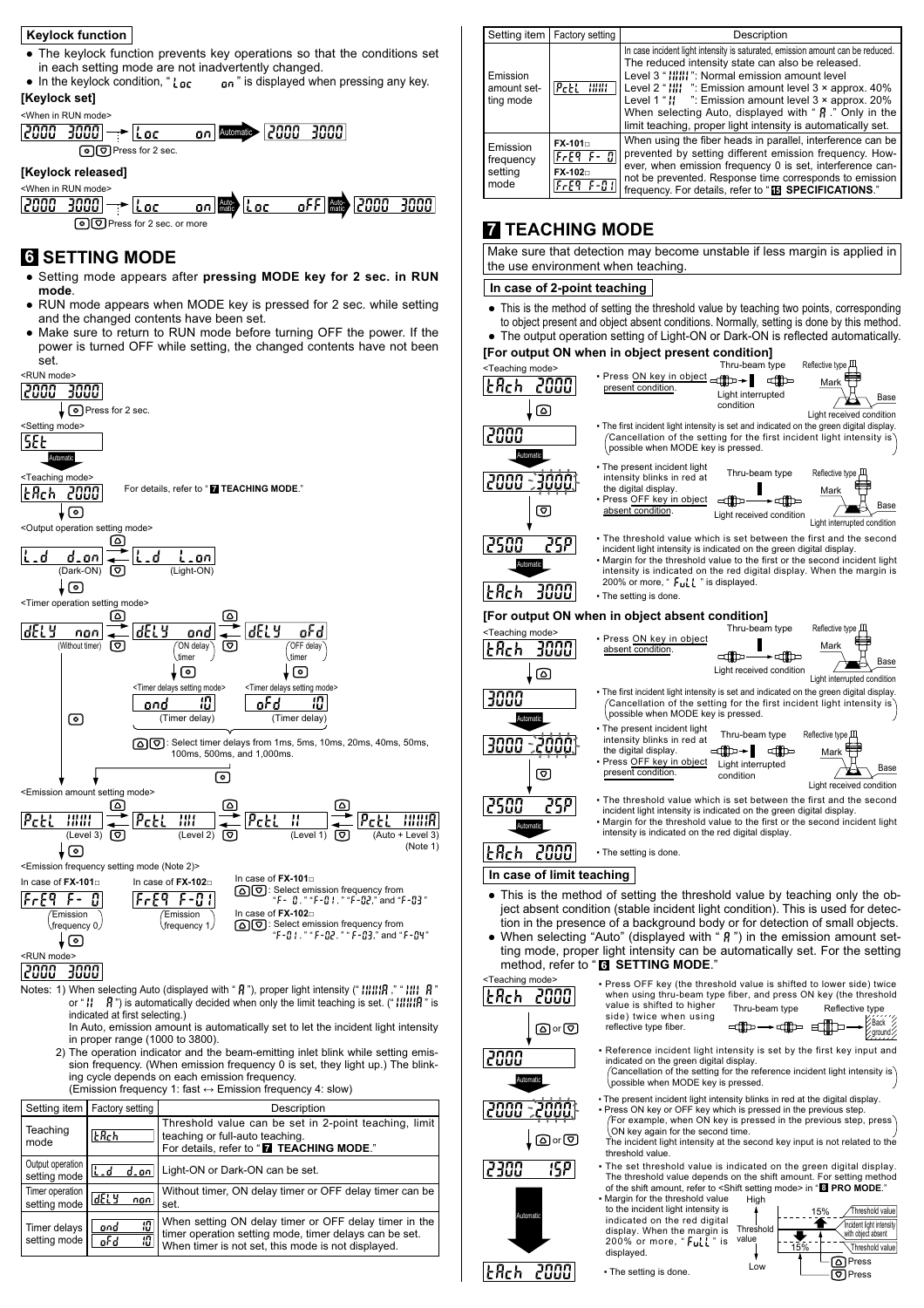#### In case of full-auto teaching

- Full-auto teaching is used when it is desired to set the threshold value with-Ɣ out stopping the assembly line, with the object in the moving condition. Teaching mode . Hold down ON key or OFF key  $H$ 2000 O or © Hold down  $R$ uto • "*Ruco*" appears in the green digital display after approx. 2 sec., and<br>starts sampling the incident light intensity from that point. • The threshold value is set when ON key or OFF key is released
	- The set threshold value is indicated on the green digital display • Margin for the threshold value to the incident light intensity is indicated on the red digital display.<br>When the margin is 200% or more, " $\mathsf{F}_\mathsf{u}\mathsf{L}'\mathsf{L}$ " is displayed.
	- The setting is done.

### **8 PRO MODE**

Automatic

JEAA

 $|t$ Rch $|$ 

Automatic

258

2000

- PRO mode appears after pressing MODE key for 4 sec. in RUN mode.
- RUN mode appears when MODE key is pressed for 2 sec. while setting and the changed contents have been set.
- Make sure to return to RUN mode before turning OFF the power. If the power is turned OFF while setting, the changed contents have not been set.





 $\begin{array}{cc}\n\mathbf{r} & \mathbf{f} & \mathbf{f} \\
\hline\n\mathbf{f} & \mathbf{f} \\
\hline\n\mathbf{f} & \mathbf{f} \\
\hline\n\mathbf{f} & \mathbf{f} \\
\hline\n\mathbf{f} & \mathbf{f} \\
\hline\n\mathbf{f} & \mathbf{f} \\
\hline\n\mathbf{f} & \mathbf{f} \\
\hline\n\mathbf{f} & \mathbf{f} \\
\hline\n\mathbf{f} & \mathbf{f} \\
\hline\n\mathbf{f} & \mathbf{f} \\
\hline\n\mathbf{f} & \mathbf{f} \\
\hline\n\mathbf{f} &$ pressed for 2 sec. or more. Turn the power off when copying the settings.

| Setting item                                                   | <b>Factory setting</b> | Description                                                                                                                                                                                                                                                                                                                                                                                                                                                                                                                                                                             |
|----------------------------------------------------------------|------------------------|-----------------------------------------------------------------------------------------------------------------------------------------------------------------------------------------------------------------------------------------------------------------------------------------------------------------------------------------------------------------------------------------------------------------------------------------------------------------------------------------------------------------------------------------------------------------------------------------|
| Shift setting<br>mode                                          | 15HF E<br>15PI         | Shift amount can be selected from 0 to 80% in the limit<br>teaching.<br>Select 0% when it is desired to set the present incident<br>light intensity as a threshold value.                                                                                                                                                                                                                                                                                                                                                                                                               |
| External input<br>setting mode                                 | InPE E-oF              | External input can be selected from emission halt, limit<br>teaching [+], limit teaching [-], full-auto teaching, ECO<br>(Note 1), 2-point teaching or emission amount test.<br>When setting the incident light intensity test " $E5E$ ,"<br>output turns ON / OFF every 100ms when the rate of<br>incident light intensity and threshold value is less than<br>half of the set shift amount (for example, when the rate<br>of incident light intensity and threshold value is within<br>±10% for 20% of shift amount) at external input.                                               |
| Threshold<br>value-storing<br>setting mode<br>(Note 2)         | $b - \mu^p$<br>oFFI    | Threshold value set at the limit teaching, full-auto<br>teaching or 2-point teaching by external input is stored.<br>When selecting Auto in the emission amount setting<br>mode, the set emission amount level is also stored.                                                                                                                                                                                                                                                                                                                                                          |
| Threshold value<br>follow-up cycle<br>setting mode<br>(Note 3) | lCYcL –<br>-oFF I      | When incident light intensity exceeds threshold value,<br>this mode can change the threshold value with each<br>set cycle depending on variations of the incident light<br>intensity. The follow-up shift amount is same as the<br>one set in the shift setting mode.<br>However, the threshold value is not stored.                                                                                                                                                                                                                                                                    |
| <b>GETA</b> function<br>setting mode<br>(Note 4, 5)            | LEER<br>$o$ FF         | Variations can be reduced by correcting the present in-<br>cident light intensity in each amplifier to a target value.<br>Target value to offset incident light intensity can be<br>selected from 0 to 2,000 by 100 unit each.<br>For example, if the target value is set to 2,000 when<br>the incident light intensity is 1,500, the incident light<br>intensity becomes 2,000.                                                                                                                                                                                                        |
| ECO setting<br>mode                                            | oFFI<br> Eco -         | It is possible to light up / turn off the digital display.<br>When ECO setting mode is ON, the display turns off in<br>approx. 20 sec. in RUN mode. To light up the display<br>again, press any key for 2 sec. or more.                                                                                                                                                                                                                                                                                                                                                                 |
| Inverting dig-<br>ital display<br>setting mode                 | turn -<br>oFFI         | Digital display can be inverted.                                                                                                                                                                                                                                                                                                                                                                                                                                                                                                                                                        |
| Threshold<br>value mar-<br>gin setting<br>mode                 | Rrt<br>oFFI            | Margin for threshold value to the present incident light<br>intensity can be checked. When there is no margin, it<br>is possible to make the digital display blink.<br>Lr En " : Green blinks.<br>$"$ r $\xi$ d" : Red blinks.<br>$"$ ALL $"$<br>: Red and Green blink.<br>" In-t": When conducting limit teaching or 2-point<br>teaching by external input, in case the rate<br>of reference incident light intensity and<br>threshold value after teaching is 200% or<br>more, or in case it is less than half of the<br>shift amount, output turns ON / OFF every<br>100ms. (Note 6) |
| Setting copy<br>mode                                           | $\sqrt{6P}$<br>nal     | The settings of the master side amplifier can be copied<br>to the slave side amplifier.<br>For details, refer to "I SETTING COPY FUNCTION."                                                                                                                                                                                                                                                                                                                                                                                                                                             |
| Reset mode                                                     | , set<br>nal           | Returns to default settings (factory settings).                                                                                                                                                                                                                                                                                                                                                                                                                                                                                                                                         |

- Notes: 1) When ECO is selected at the external input setting mode, key operation on the main body is invalid during external input.
	- 2) This mode is not indicated unless any of "  $E_{\rm C}P$ ," "  $E_{\rm C}$  -" "  $R_{\rm u}L_{\rm D}$ " or "  $Z$ - $P$  $L$ " is set at the external input setting mode.
	- 3) If the incident light intensity becomes "300" or less, the follow-up operation stops. In that condition, threshold value [digital display (green)] blinks. This function can be used when thru-beam type or retroreflective type fiber is
	- applied to this product. If reflective type fiber is applied, the function cannot be used depending on use conditions. 4) If pressing MODE key in RUN mode when GETA function is used, the inci-
	- dent light intensity before setting GETA function is displayed on the red digident light tal display for approx. 2 sec.
	- 5) When GETA function is used in saturation of incident light intensity (4,000 or more), "HHr d" is indicated on the red digital display. Correction value is up to 4,000.
	- 6) This mode does not operate unless any of " $l$  $l$  $l$  $r$  $P$ ," " $l$  $l$  $r$  $r$ " or " $l$  $l$  $r$  $l$  $l$  $r$ " is set at the external input setting mode.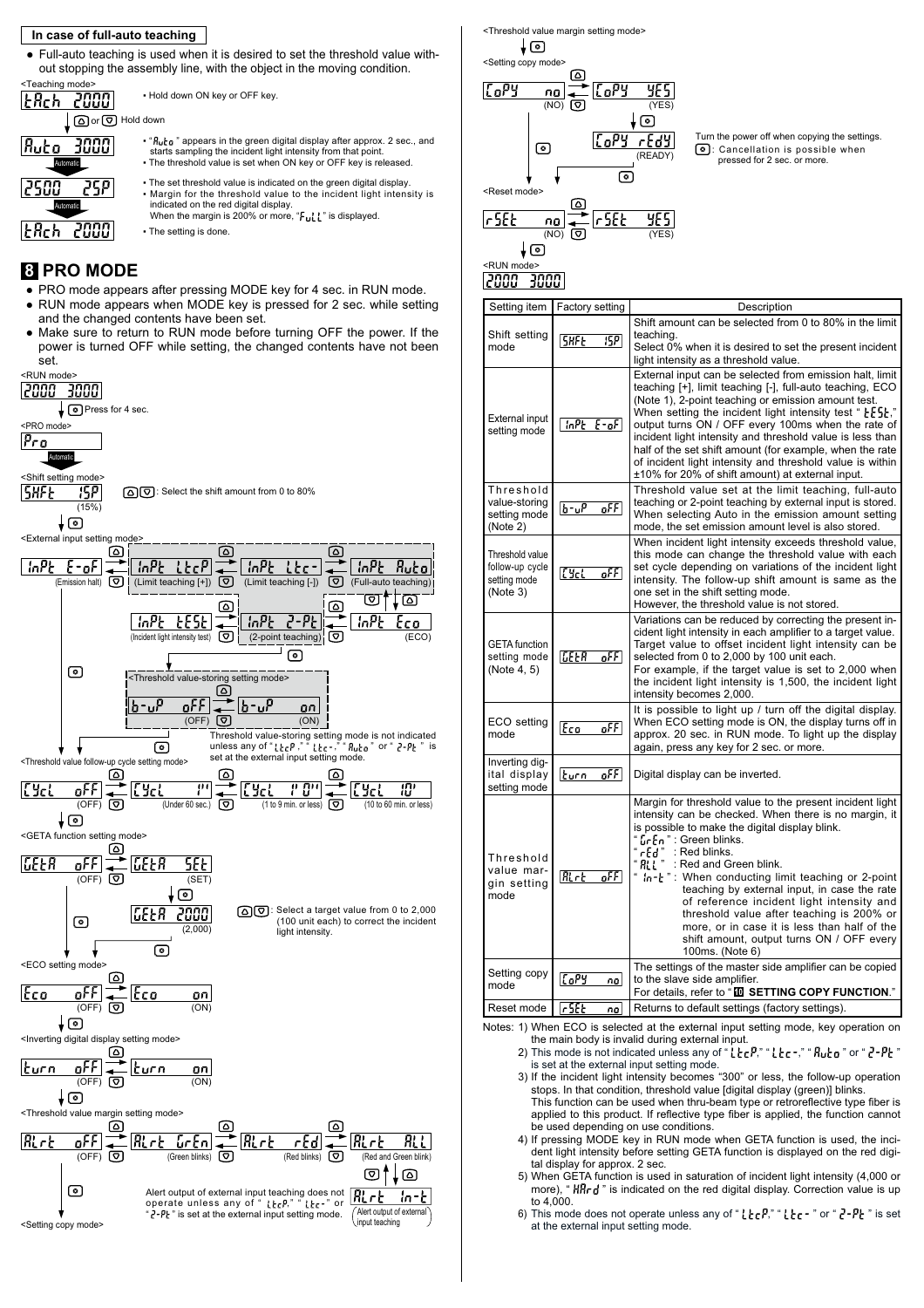## **9 EXTERNAL INPUT SETTING**

- When selecting emission halt in the external input setting mode and re-Ɣ ceiving the signal externally, " $\xi$  -  $_0$  F" is indicated on the red digital display.
- When selecting ECO in the external input setting mode, key operation on the main body is invalid during external input.  $\bullet$
- When selecting 2-point teaching in the external input setting mode, "  $2$ - $P$  $\zeta$  " is indicated on the green digital display after inputting the first point. ● For the setting of external input, refer to "B PRO MODE."

#### <Time chart when setting external input>

| External input signal             |               | 25ms or more                    | 20ms or more                                                                 |                  | NPN output<br>High<br>type: Low<br>NPN output<br>Low<br>type: High / |
|-----------------------------------|---------------|---------------------------------|------------------------------------------------------------------------------|------------------|----------------------------------------------------------------------|
| Emisson halt<br>(Note 1)          | E-oF          | 20ms                            | $\frac{20ms}{2}$<br>20ms<br>$\rightarrow$ (Note 2)                           | 20ms             | <b>Emission halt</b><br>Emission                                     |
| Limit<br>teaching                 | ltcP<br>l Ec- | 20ms                            | 20ms<br>(Note 3)                                                             |                  | Teaching in progress<br>Normal operation                             |
| Full-auto<br>teaching<br>(Note 4) | Auto          | Sampling in<br>progress<br>20ms | Teaching in progress :<br>20 <sub>ms</sub><br>20ms<br>$\rightarrow$ (Note 5) | 20 <sub>ms</sub> | Normal operation                                                     |
| ECO mode                          | Eco           | 20ms                            | 20ms<br>(20ms)<br>$(-$ (Note 2)                                              | 20ms             | ECO in progress<br>Normal operation                                  |
| 2-level<br>teaching               | 2-PE          | First point<br>:20ms            | Second point<br>:20ms                                                        |                  | Teaching in progress<br>Normal operation                             |

Notes: 1) Output may turn ON / OFF when emission is halted or is released depending on setting of threshold value.

 2) When emission starts, output operation will be undetermined only during the response time.

 If the output signal is received by something such as a PLC, set the timer to a value of 20ms amplifier response time or greater.

Example: For the  $FX-101\Box$  with emission frequency 0 (response time 250 $\mu$ s or less)

- Timer period:  $20ms + 0.25ms$  ( $250\mu s$ ) =  $20.25ms$
- 3) After teaching is complete, output operation will be undetermined only during the response time. If the output signal is received by something such as a PLC, set the timer to the amplifier response time or greater.
	- The threshold value will be set based on the incident light intensity at the instant when teaching is verified.
- 4) Move the sensing object past once during the time that the external input signal is being input.
- 5) After teaching is complete, output operation will be undetermined only during the response time. If the output signal is received by something such as a PLC, set the timer to the amplifier response time or greater.

#### **<Alert output of external input teaching>**

• When conducting limit teaching or 2-point teaching by external input, if the alert output of external input teaching "  $\eta_0$ - $\mu$ " is set in the threshold value margin setting mode, output turns ON / OFF every 100ms in case the rate of reference incident light intensity and threshold value after teaching is 200% or more, or in case it is less than half of the shift amount.

 For the setting method, refer to **<Threshold value margin setting mode>** under " **PRO MODE**."

| External<br>input signal                                                                       | 25ms or more<br>20ms or more                                                         | High (NPN output)<br>type: Low<br>NPN output<br>Low<br>type: High |
|------------------------------------------------------------------------------------------------|--------------------------------------------------------------------------------------|-------------------------------------------------------------------|
| Limit<br>teaching                                                                              | 20ms<br>20ms                                                                         | Teaching in progress<br>Normal operation                          |
| Output operation<br>when selecting<br>alert output of<br>external input<br>teaching<br>" in-E" | $-100$ ms<br>$100ms \rightarrow$<br>$-100$ ms<br>$100ms - 1$<br>(Note 1)<br>(Note 1) | - ON<br>OFF                                                       |
| 2-level<br>teaching                                                                            | First point<br>Second point<br>:20ms<br>20ms                                         | Teaching in progress<br>Normal operation                          |
| Output operation<br>when selecting<br>alert output of<br>external input<br>teaching<br>" in-t" | $-100$ ms<br>$100ms \rightarrow$<br>(Note 2)                                         | ON<br>OFF                                                         |

Notes: 1) In case the margin is no good, output turns ON / OFF every 100ms during the time that the external input signal is being input after teaching.

2) In case the margin is no good, output turns ON / OFF every 100ms during the time that the external input signal is being input after the second teaching.

### **10 SETTING COPY FUNCTION**

- This can copy the settings of the master side amplifier to the slave side amplifier.
- Be sure to use the setting copy function between the identical models. This function cannot be used between different models.  $\bullet$
- Only one sensor can be connected on slave side with a master side sensor for the setting copy function.  $\bullet$
- Threshold value, output operation setting, timer operation setting, timer setting, emission amount setting, shift setting, external input setting, threshold value-storing setting, ECO setting, inverting digital display setting, and threshold value margin setting can be copied.  $\bullet$

#### **<Setting procedures>**

- 1. Set the setting copy mode of the master side amplifier to "Copy sending ON," and press MODE key so that "  $\lceil_0$ Py r $\lceil_0$ y" is shown on the digital display and the sensor is in copy ready state. For the setting method, refer to <Setting copy mode> in "**BI PRO MODE.**"
- 2. Turn off the master side amplifier.<br>3. Connect the master side amplifier.
- Connect the master side amplifier with the slave side amplifier as shown below.



- 4. Turn on the master side amplifier and the slave side amplifier at the same time. (Note)
- 5. " $\sqrt{L_0}$ y" is shown on the green digital display of the master side amplifier and 4-digit code is shown on the red digital display of it, then the copying starts.
- When the copying is completed, "  $g_{\text{and}}$  " is shown on the green digital display of the slave side amplifier, while the 4-digit code (the same code as the master side amplifier) is shown on the red digital display of it.
- Turn off the power of the master side amplifier and the slave side amplifier and disconnect the wire.
- If copying the settings to another amplifier repeatedly, follow the steps 3 to 7.

Note: Take care that if the power is not turned on at the same time, the setting contents may not be copied.

#### <To cancel the setting copy mode of the master side amplifier>

- 1. While the slave side amplifier is disconnected, turn on the power of the master side amplifier.
- 2. Press MODE key for approx. 2 sec.

### **11 QUICK SETTING FUNCTION**

- Simply by selecting a setting number, output operation, emission amount, timer, and emission frequency can be set.
- For the setting numbers, refer to **<Table of quick setting numbers>**.  $\bullet$
- Make sure to return to RUN mode before turning OFF the power. If the power is turned OFF while setting, the changed contents have not been set.  $\bullet$



Notes: 1) Cancellation is possible when pressing MODE key for 2 sec. or more before finalizing, then returns to RUN mode.<br>2) When the present setting is out of the quick setting range, " *-BB* - " is shown.

When " $-BB -$ " is selected, the set content is not changed.

#### **<Table of quick setting numbers>**

| No.    | Output<br>operation | Emission<br>amount setting | Timer    | No.    | Output<br>operation | Emission<br>amount setting | Timer    |
|--------|---------------------|----------------------------|----------|--------|---------------------|----------------------------|----------|
| $-00-$ | D-ON                | Level 3                    | non      | $-10-$ | L-ON                | Level 2                    | ond 40ms |
| $-01-$ | D-ON                | Level 2                    | non      | $-11-$ | L-ON                | Level 3                    | ond 40ms |
| $-02-$ | D-ON                | Level 3                    | ofd 10ms | $-12-$ | L-ON                | Level 2                    | ond 10ms |
| $-03-$ | D-ON                | Level 2                    | ofd 10ms | $-13-$ | L-ON                | Level 3                    | ond 10ms |
| $-04-$ | D-ON                | Level 3                    | ofd 40ms | $-14-$ | L-ON                | Level 2                    | ofd 40ms |
| $-05-$ | D-ON                | Level 2                    | ofd 40ms | $-15-$ | L-ON                | Level 3                    | ofd 40ms |
| $-06-$ | D-ON                | Level 3                    | ond 10ms | $-16-$ | L-ON                | Level 2                    | ofd 10ms |
| $-07-$ | D-ON                | Level 2                    | ond 10ms | $-17-$ | L-ON                | Level 3                    | ofd 10ms |
| $-08-$ | D-ON                | Level 3                    | ond 40ms | $-18-$ | L-ON                | Level 2                    | non      |
| $-09-$ | D-ON                | Level 2                    | ond 40ms | $-19-$ | L-ON                | Level 3                    | non      |